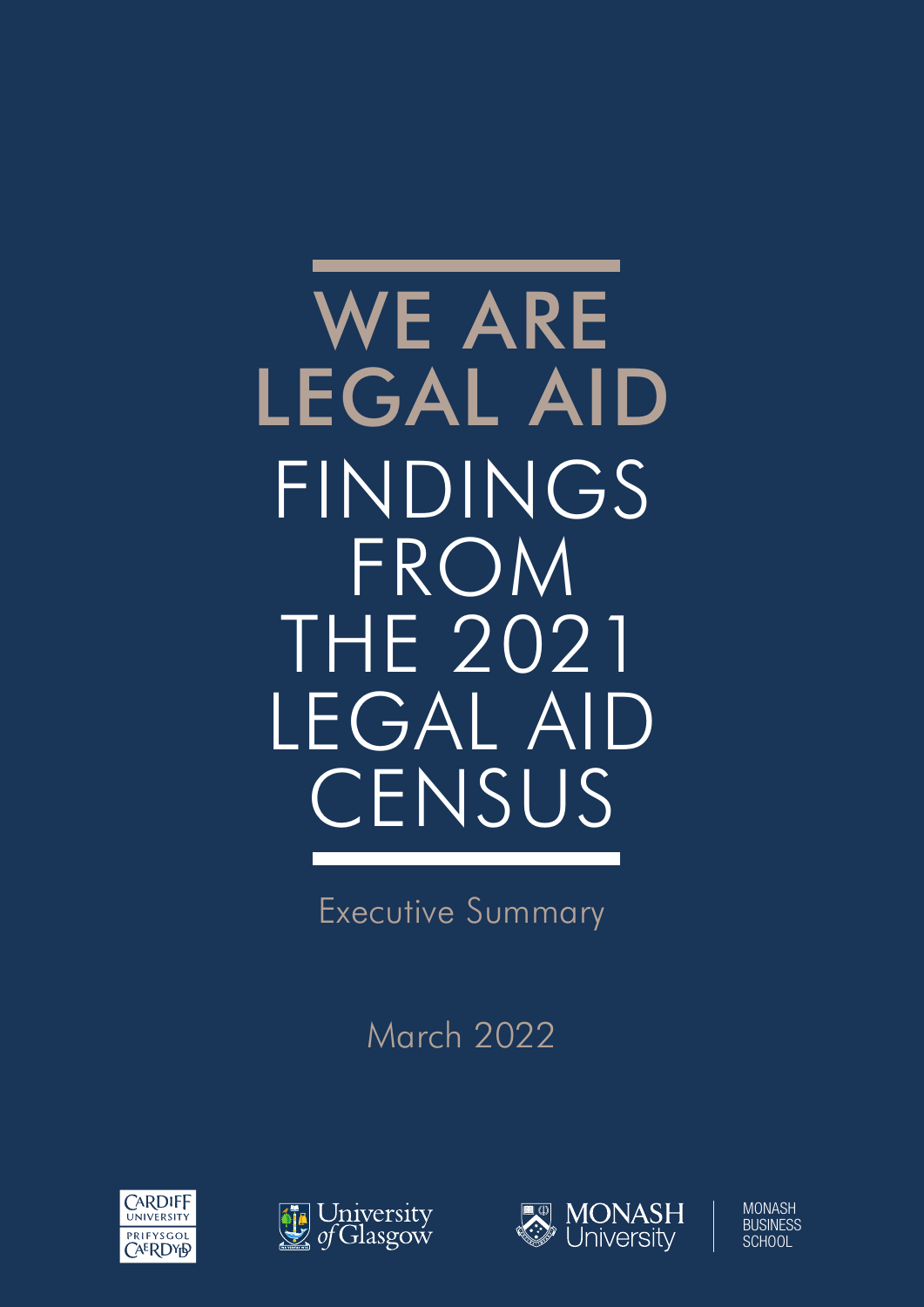# Executive Summary

Legal Aid Practitioners Group (LAPG) have long identified the need for research to better understand the demographics of the legal aid profession. Pre-existing data on the specifics of legal aid practice has been piecemeal and insufficiently able to elucidate conditions on the ground. As such, this report presents and analyses the results of the most comprehensive study of past, present and aspiring legal aid practitioners ever conducted in England and Wales.

The aims of the research were, firstly, to develop a baseline demographic profile of legal aid practitioners as well as gaining a better understanding of education and training, and salaries and fee arrangements. Secondly, the research sought to identify routes into the profession and practitioners' perceptions on barriers faced. Thirdly, the study aimed to better identify and describe the key challenges facing legal aid lawyers across different areas of law; and to provide an indication of how legal aid advice providers may have been affected by legal aid cuts, wider austerity reforms and by the Covid-19 pandemic. Composed of five separate surveys, the Legal Aid Census was distributed to LAPG's member organisations and wider networks between March and July 2021. In total, 255 former legal aid practitioners, 1208 current practitioners, 369 organisations, 32 sets of chambers, and 376 students responded.

In their responses, legal aid practitioners contrasted their initial high hopes and clear motivation to pursue a career in legal aid – such as tackling injustice, supporting local communities, enabling social change and improving access to justice – with a bleak and dispiriting reality: the legal aid sector is heavily relied upon but insufficiently equipped, mired in bureaucracy and inefficiencies, and beleaguered by persistent efforts to further reduce available resource. Whilst legal aid practitioners expressed feeling high levels of satisfaction with their work and a continued commitment to the factors that motivated them to pursue a career in legal aid in the first place, the findings call into question the extent to which the good will of the profession can be stretched endlessly.

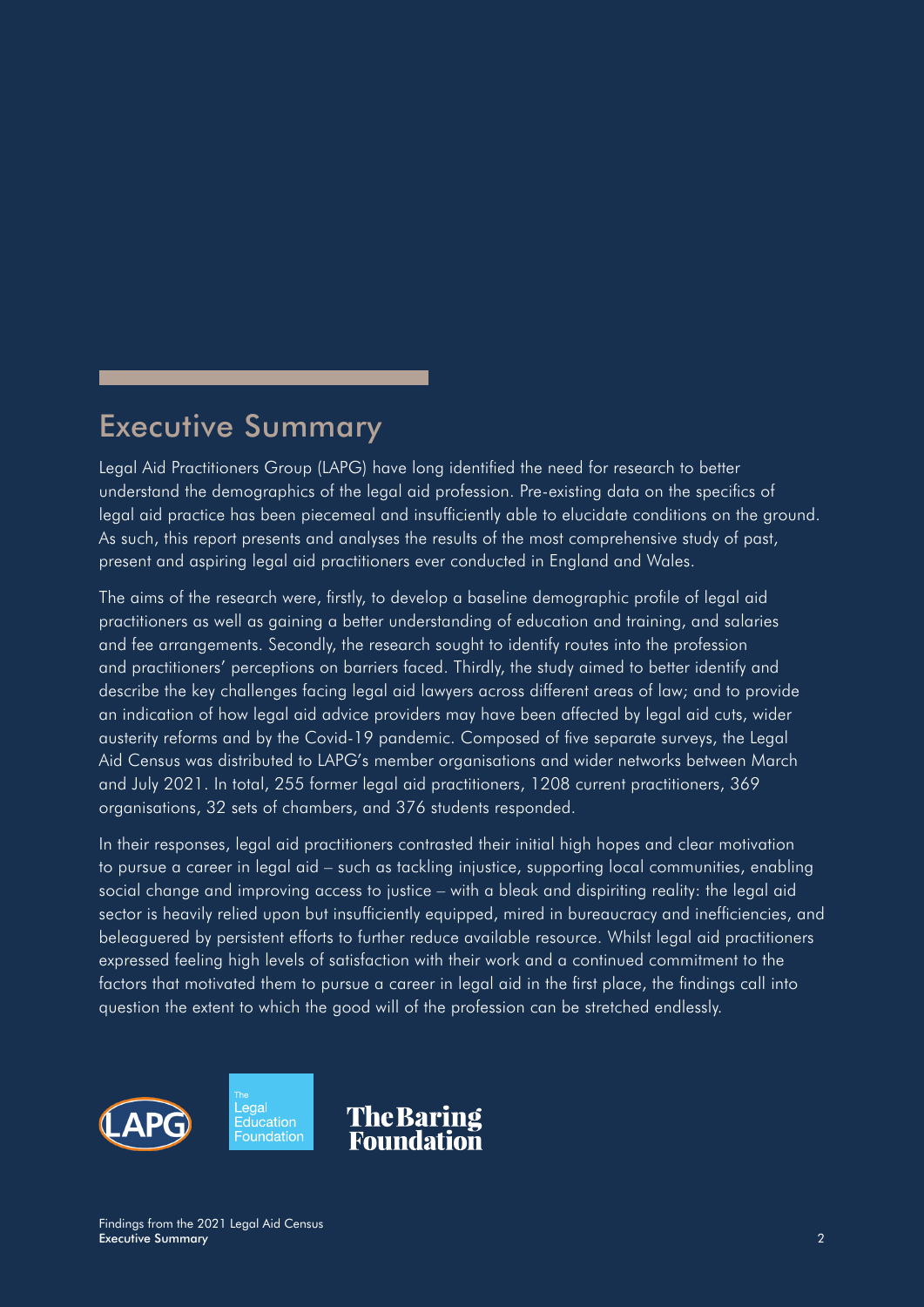# Key findings

## Establishing a Career in Legal Aid

- Legal aid practitioners are largely motivated to pursue a career in legal aid because of a commitment to social justice. When asked to select a range of relevant motivations, 75.7% (n=893) said they were drawn to the opportunity to help those facing economic, cultural or social disadvantage. A similar proportion (71.2%, n=840) also indicated they wanted to work to ensure access to justice would be more equitable for all in society and 70.6% (n=833) were motivated by the desire to make a positive impact on society. Only  $0.5\%$  (n=6) indicated that financial reasons motivated them to join the sector.
- A high proportion of legal aid lawyers are first-generation university graduates and/ or lawyers. Over half of practitioners did not have parents or other caregivers who went to university (54.9%,  $n=655$ ). More than three quarters of practitioners (80.5%,  $n=965$ ) had no other legal professionals in their immediate family.
- The majority of practitioners currently working in legal aid reported that they had faced financial barriers to entering the legal aid sector. The experience of financial barriers during the process of qualifying was much more often reported by students in younger age groups than in older age groups, with 41.9 per cent (n=188) of those aged 18-35 reporting financial barriers compared to 35.9 per cent  $(n=161)$  of those aged 36-50, and 22.3 per cent  $(n=100)$  of those aged 51 and above.
- High levels of student debt present a significant challenge for prospective legal aid practitioners. Over the course of their legal education, over a third of practitioner respondents (38.4%, n=431) indicated that they had accrued debt. However, a higher proportion of students studying for their LLB/GDL/LPC/Bar Course/SQE (85.1%, n=148) indicated that they did or would have debt at the end of their legal education with the most commonly estimated amount being over £50,000.
- Training opportunities for new entrants to the profession are limited. Although 93.3 per cent (n=28) of chambers indicated that they currently trained pupil barristers, only 57.5 per cent (n=210) of other respondent organisations reported training practitioners. This was often ascribed to the impact of limited funding, capacity, resources, infrastructure and time.
- Organisations reported considerable challenges in recruiting suitably qualified legal aid **practitioners.** The majority of chambers  $(61.6\% n=16)$  expressed difficulty finding qualified legal aid barristers. Other organisations reported that finding suitably qualified lawyers was not that easy (25.0%, n=76) or not at all easy (68.1%, n=207).

## Working in Legal Aid

- Financial remuneration is a significant concern for practitioners. The most common salary for legal aid practitioners is between £30,000 and £39,999 and the majority of practitioners earn less than £49,999.
- A majority indicated that they felt their salaries were unfair and that they frequently needed to work beyond set hours to meet demands. Taken together, more than half of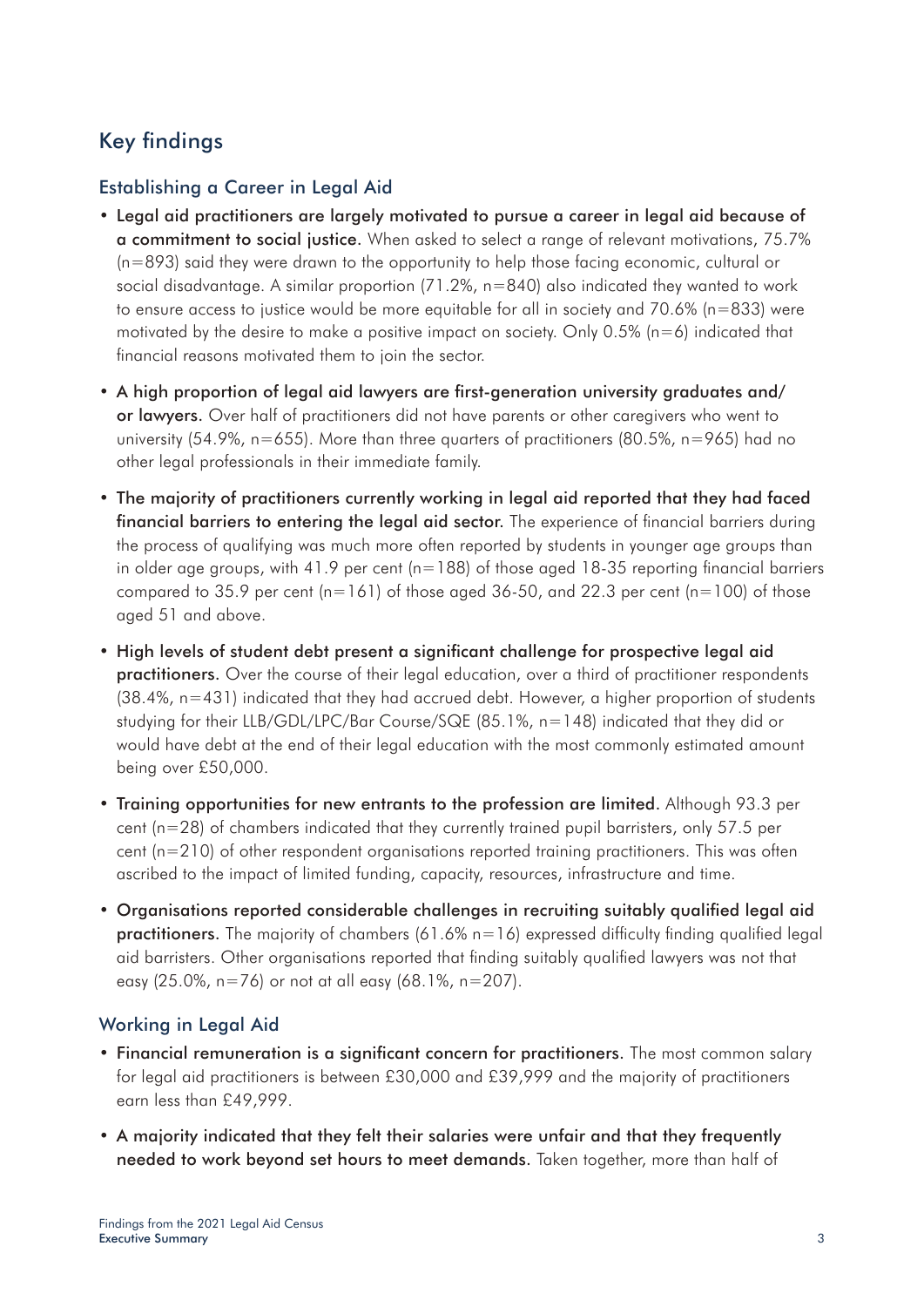practitioners either disagreed (33.2%, n=375) or strongly disagreed (22.8%, n=257) with the proposition that the salary and working arrangements for their roles were fair.

• Legal aid practitioners are a motivated workforce. Most practitioners expressed satisfaction with their choice of career in legal aid notwithstanding the perceived poor rates of remuneration and challenging working conditions. Of the 63.2 per cent  $(n=725)$ who expressed being very satisfied or satisfied with their work, this was attributed to the ability to help people and make a difference to people's lives, as well as an enjoyment of the actual work involved with legal aid practice.

#### Fixed Fees

- The majority of practitioners considered that fixed fees arrangements were unsustainable. Of those practitioners who provided details about the fees applicable to their work, 94.3 per cent (n=333) said they worked more hours than what they were paid to work. Analysis of the hours worked and the hours paid indicated that on average practitioners work 106 minutes for every 60 minutes of remuneration. The largest discrepancies for hours worked and hours paid were in the areas of social welfare law, community care and public law. When asked how the fixed fee regime might be improved over half of respondents (51.6%, n=237) said fees should be raised while  $13.1$  per cent ( $n=60$ ) thought fixed fees should be abandoned altogether.
- Legal aid practitioners engage in a range of practices to try to mitigate the loss of fixed fee work. Some practitioners work longer hours and take on private work, while others report making adjustments to their own personal financial arrangements and outgoings to try to mitigate the loss. Troublingly from an access to justice perspective, practitioners also reported simply not taking on fixed fee work in order to prevent a loss.

## Hourly Rates

- A majority of practitioners reported that legal aid hourly rates were unsustainable. A majority of practitioners (85.2%, n=231) indicated that they worked more hours than what they were remunerated for. On average, practitioners working under hourly rates reported working 90 minutes for every 60 minutes of remuneration.
- Legal aid practitioners frequently undertake wide-ranging forms of unpaid work. Most respondents (39.3%, n=268) indicated that case preparation - including time spent preparing documents, conducting legal research and bundle preparation - was the most significant unremunerated cost. Other respondents also referenced the time it takes to make applications to the Legal Aid Agency and deal with compliance issues (19.1%, n=130). A number of practitioners also referenced the time-consuming nature of dealing with clients (15.8%, n=108).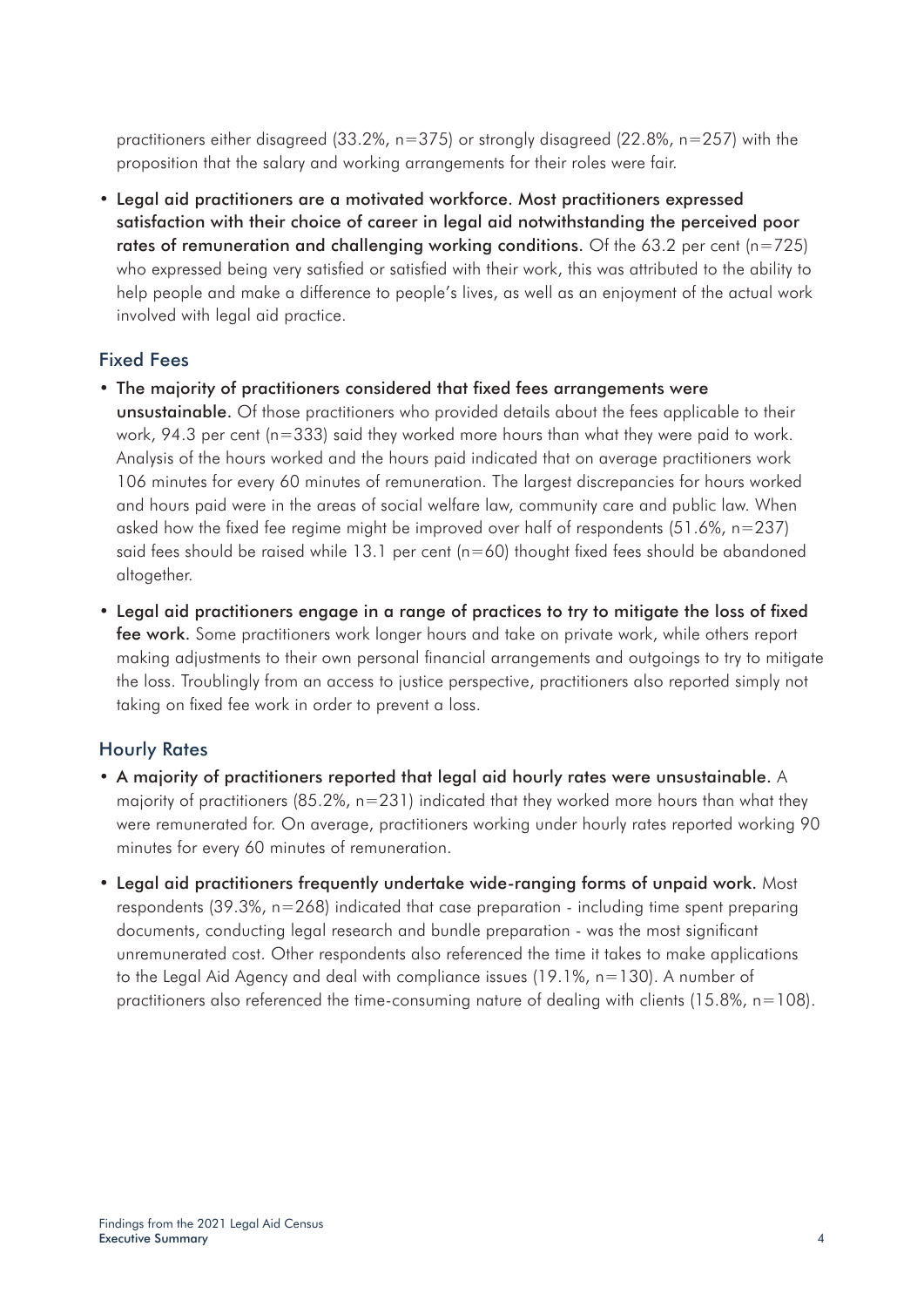#### Exiting Practice Areas

- Many current practitioners reported no longer practising in some areas of legal aid. Crime (42.6%, n=270) was the most common area of legal aid that current practitioners had stopped practising in, followed by private family law  $(30.0\% , n=190)$  and public family law  $(20.8\% , n=132)$ . The departure from an area of practice was most commonly attributed to the pursuing specialisation in a different area (56.6%, n=331); however, a third of respondents indicated that they left as it was no longer a financially viable area of practice (36.8%, n=215) and just under a quarter reported that they were forced to cease practice in that area as it had been taken out of the scope of legal aid  $(24.6\% , n=144)$ .
- The impact of the Legal Aid, Sentencing and Punishment of Offenders (LASPO) Act 2012 is evidenced by the areas of law in which organisations indicate they have ceased to offer legal aid services. A total of 50.1 per cent ( $n=183$ ) of organisations indicated that there were areas for which they used to but no longer provide legal aid services; debt (29.8%, n=54), welfare benefits (29.8%,  $n=54$ ) and housing (23.8%,  $n=43$ ) were the most commonly cited areas. 61 per cent ( $n=100$ ) of organisations explained that this was because it was not profitable or economically viable to undertake the work.
- Sets of chambers most commonly identify crime and family as areas where it is challenging to accept instructions (as a result of a reduction or lack of instructions, or due to the area being removed from scope). When asked to explain why it was particularly challenging to accept instructions in these areas, three quarters of the 16 chambers who responded cited financial issues (75.0%, n=12).

#### Exiting the Sector

- Over half of legal aid leavers indicated that they left the profession for better pay, working conditions and entitlements. The next most commonly cited reasons included advancing career opportunities or prospects or pursuing an easier or less stressful position.
- In spite of the challenges expressed by current practitioners the majority indicated that they were likely (29.0%,  $n=332$ ) or very likely (40.7%,  $n=466$ ) to remain in legal aid in the next three years. However, as with legal aid leavers, 60.7 per cent (n=321) of current practitioners indicated that if they were to leave legal aid it would be in order to secure better pay, working conditions or entitlements.

## The Impact of Covid-19

• The impact of the Covid-19 pandemic on the legal aid workforce has been profound, bringing both advantages and disadvantages to individual practitioners and organisations. Respondents identified some advantages of remote working, such as reducing the time spent travelling to hearings and reducing overhead costs for premises. However, supporting vulnerable clients, maintaining a supportive and cohesive workplace community and a healthy work-life balance, and proper supervision and training provision for junior staff, have all become more difficult since March 2020. 27.3 per cent (n=239) of practitioners reported that accessing or using technology to do their work was a major challenge during the pandemic, and 29.1 per